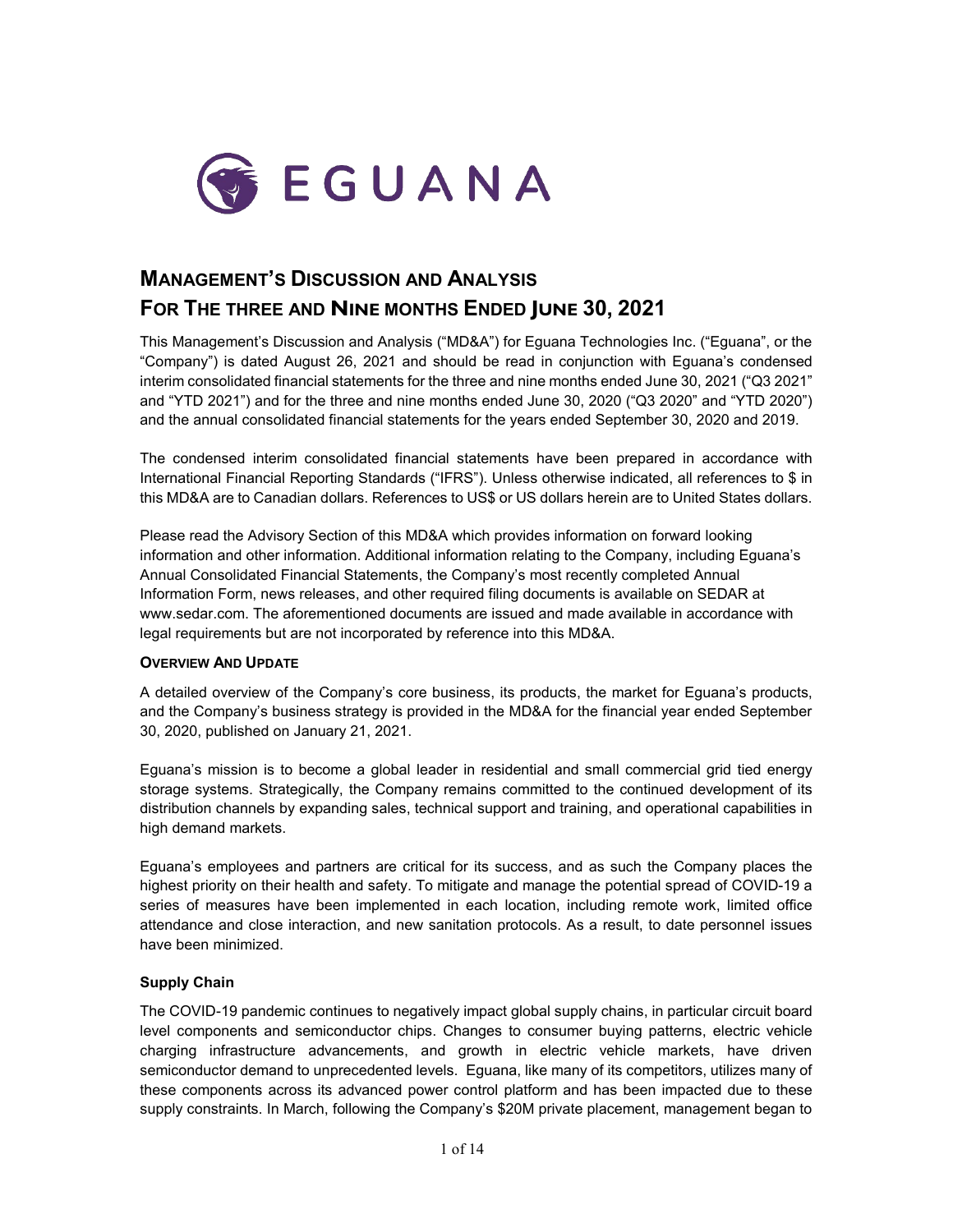strategically position certain raw materials and components to reduce mid to long term impacts to product availability customer shipments. While supply chain balancing continues, key components and sub assembly positions were stabilized in late May, with 68% of all third quarter product revenue delivered in the final three weeks of the quarter.

The Company maintains a key supply chain technology advantage through the ownership of its advanced power controls platform, which provide the basis for all Eguana energy storage solutions. In addition to product cycle speeds, platform ownership allows for quick alternative component testing and replacement, as the Company does not need to rely on third party partners for test verification processes. This process was paramount through the third quarter, with multiple component substitutions keeping production lines running. This supply chain flexibility will be a key factor going forward, as supply chains are expected to remain unpredictable in the coming months.

# **Operations**

A key milestone resulting from Eguana's investment in raw materials was the conversion from batch manufacturing to flow manufacturing in order to deliver a consistent supply of finished goods over the second half of the calendar year. As part of management's efforts to achieve this milestone, the Company repositioned its inverter functional testing processes (IFT), a key constraint to production capacity, to an earlier position in the assembly process, effectively doubling available capacity from each IFT test stand. This process change will be rolled out to contract manufacturing partners and become the standard for Eguana product assembly going forward.

As a result of anticipated residential market growth through the increase in virtual power plant (VPP) activity and growing demand for Eguana products, the Company has increased its operations team for a near term capacity increase along with initiating discussions with potential manufacturing partners in North America and Europe to increase future capacity for Eguana products. Management believes multiple manufacturing partners will be required as global energy storage markets continue to rapidly expand.

Product gross margins remained positive, however were negatively impacted by significant increases in freight costs associated with raw material shipments. Normalized product gross margins, calculated by assuming a standard freight expense of 2% of revenue, are estimated to be approximately 11% for fiscal Q3 compared to 3.6% on a GAAP basis. Management believes adjusted product gross margins will continue to trend upward as volumes increase and cost reduction activities continue.

# **Sales**

Eguana sales channel development remains on track with current contracted partners increasing to 285 between the United Stated and Australia, with approximately 60% focused on California. A steady supply of shipments to CED branches opened discussions for a U.S. nationwide agreement between the two companies. This agreement was recently completed and allows for all US-based CED locations to list and sell Eguana products. The Company has also begun redefining its Dealer/Installer training programs for scale, which include a simplified installation process and a more robust remote commissioning process. These are geared to improve both installer and customer experience.

Virtual power plant (VPP) activity continues to increase in residential storage markets, and the Company remains in active discussions in all key geographies. The Company is currently shipping into Hawaii's Emergency Demand Response Program (EDRP), which has a phase one roll out of approximately 10,000 5kW residential energy storage systems, delivering the renewable infrastructure required to retire the AES coal generating station in September 2022. By the end of August 2021, the Company will have shipped its first 0.5MW into the program with shipments continuing to ramp month over month.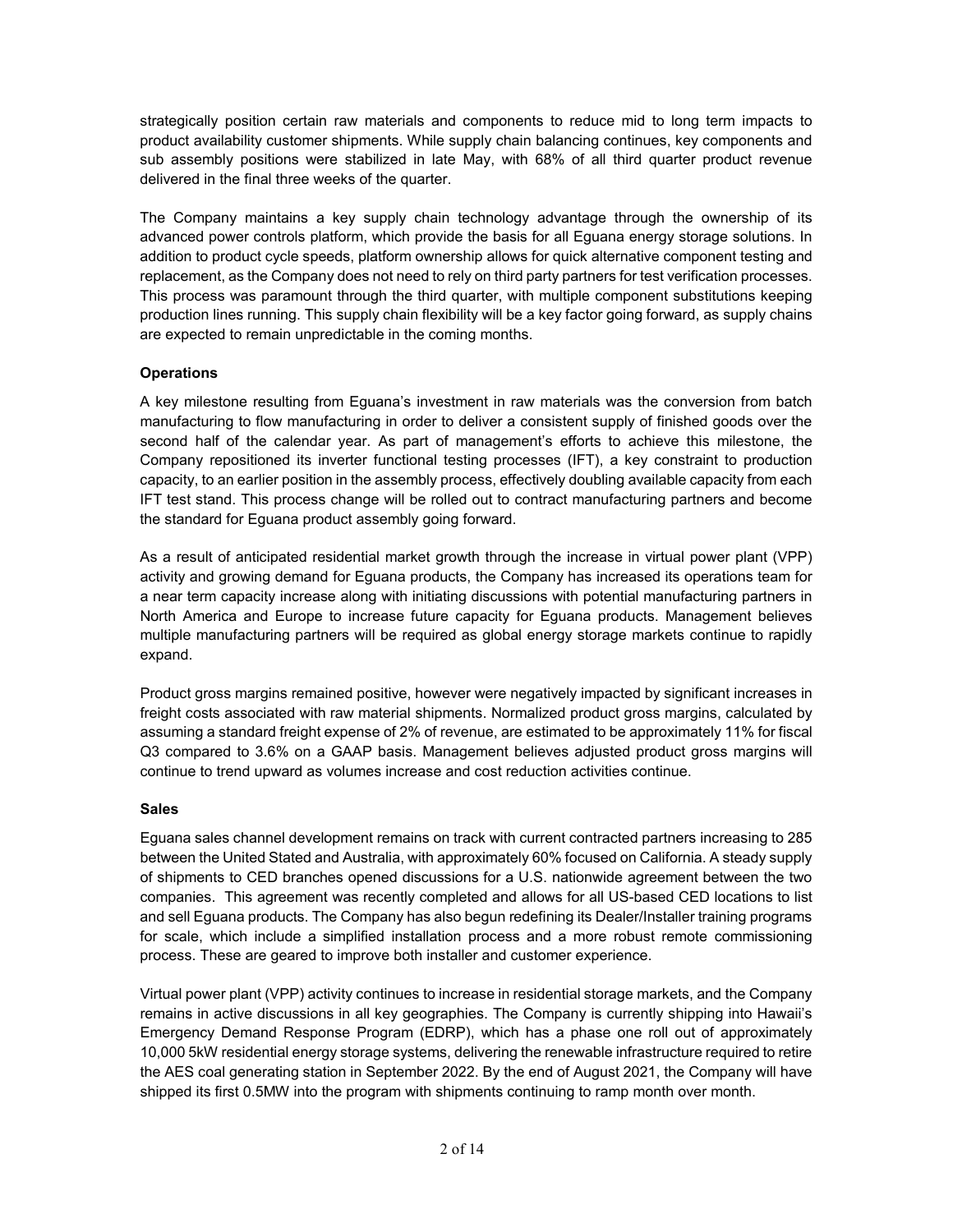Field trials related to ITOCHU and the Moixa-based Evolve are continuing with Sunnova. Management expects to move to phase two when Moixa completes its energy management system (EMS) development for California rule 21 certification. At this time, Eguana has completed all required integration work.

The Company has entered into discussions to white label the Evolve and the Evolve 10kW Max for a tier one multi-national battery company, to be named upon completion of the partnership. Management expects immediate uptake given the brand recognition. Additionally, the Company has completed a request for proposal with a leading US-based solar installation company and is currently waiting feedback. Management expects to be accepted into the approved vendor list and begin shipping into the network in the first half of 2022.

Raw material positioning for the Enduro as previously planned was encumbered by an unexpected delay to one key component through the quarter. This situation has been resolved, and increased production commenced in August. As a result, the Company expects to see steady growth in the European market through the balance of the calendar year.

VPP discussions in Australia have begun with Eguana, ITOCHU, and multiple home building companies with focus on new residential homes with solar + storage. Business development activities are in early stages, however, given the market potential and partners engaged, management believes these discussions will open up VPP market opportunities in Australia.

# **Development**

Research and Development played a critical role in providing component flexibility and substitution through the quarter, which provided for a significant increase in revenue in the month of June. Maintaining this flexibility will be a key milestone for the team while global supply chains remain unpredictable.

Management contends that battery module availability will be the defining success factor for residential and commercial energy storage manufacturers. Accordingly, the Company is continuing next generation battery module development with Freyr and 24M as part of its vertical integration strategy based on 24M's semi solid lithium technology. 24M, an MIT technology spin-out of which Eguana partner ITOCHU is an investor, has developed a semi solid electrode with better performance and cost profiles for lithiumbased batteries. Eguana has also begun working with multiple 24M licensees for future module development and manufacturing.

Battery Management System (BMS) development planning was completed in the quarter along with Eguana BMS system architecture. The Eguana standard BMS will be utilized with new module designs for use in Eguana based products, as well as opening additional channels with module manufacturers. Laboratory trials will commence following cell availability from the 24M licensees that are partnered with Eguana.

10kW Evolve Max Certification has experienced a short delay in response to the release of the latest supplement of California Fire Code 2019 in July, and review of the interpretation of UL9540A certification reports by local permitting authorities in California. The publication of the Fire Code has clarified details of safety constraints on installation, and experience to date demonstrates that local authorities are not willing to relax these constraints based on UL9540A reports submitted by other manufacturers. Accordingly, the 10kW installation concept has been reviewed to provide more flexibility to installers to meet the new local permitting requirements. Due to the flexibility and modular design of Eguana's 10kW product, this effort is limited to offering multiple mounting and cabling options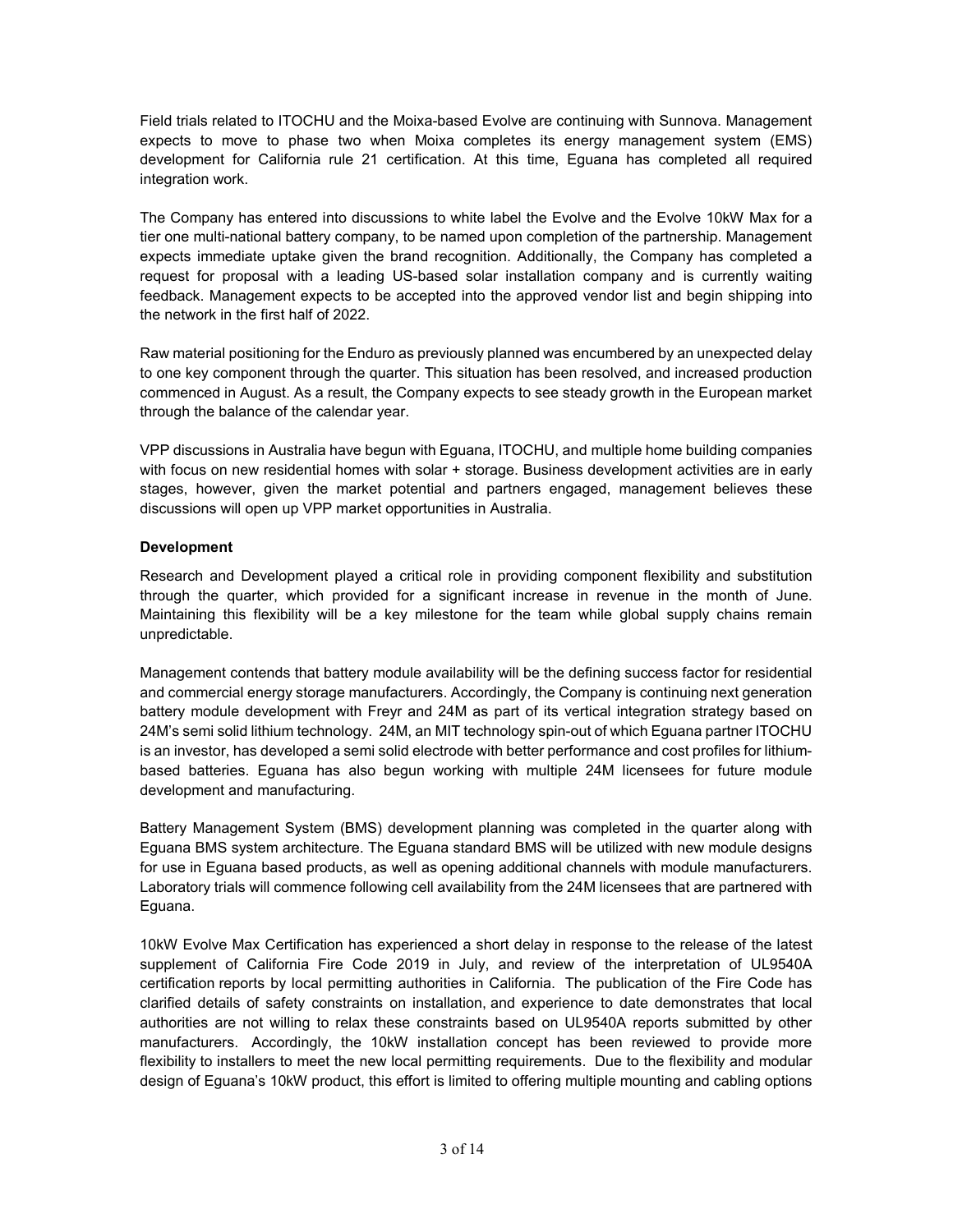and does not require any redesign of major components. Product certification is expected to continue in the second half of September.

#### **Balance Sheet**

During the first half of the year, the Company put considerable focus on strengthening its balance sheet, which continues to be in a positive working capital position. Debt load has been reduced, excluding preferred shares, to less than \$0.5M at the end of the third quarter. ITOCHU also elected to convert their convertible debentures in early April, removing all remaining convertible debenture debt. Currently there remains less than a year in payments to our Senior lender, at which time the Company would become debt free.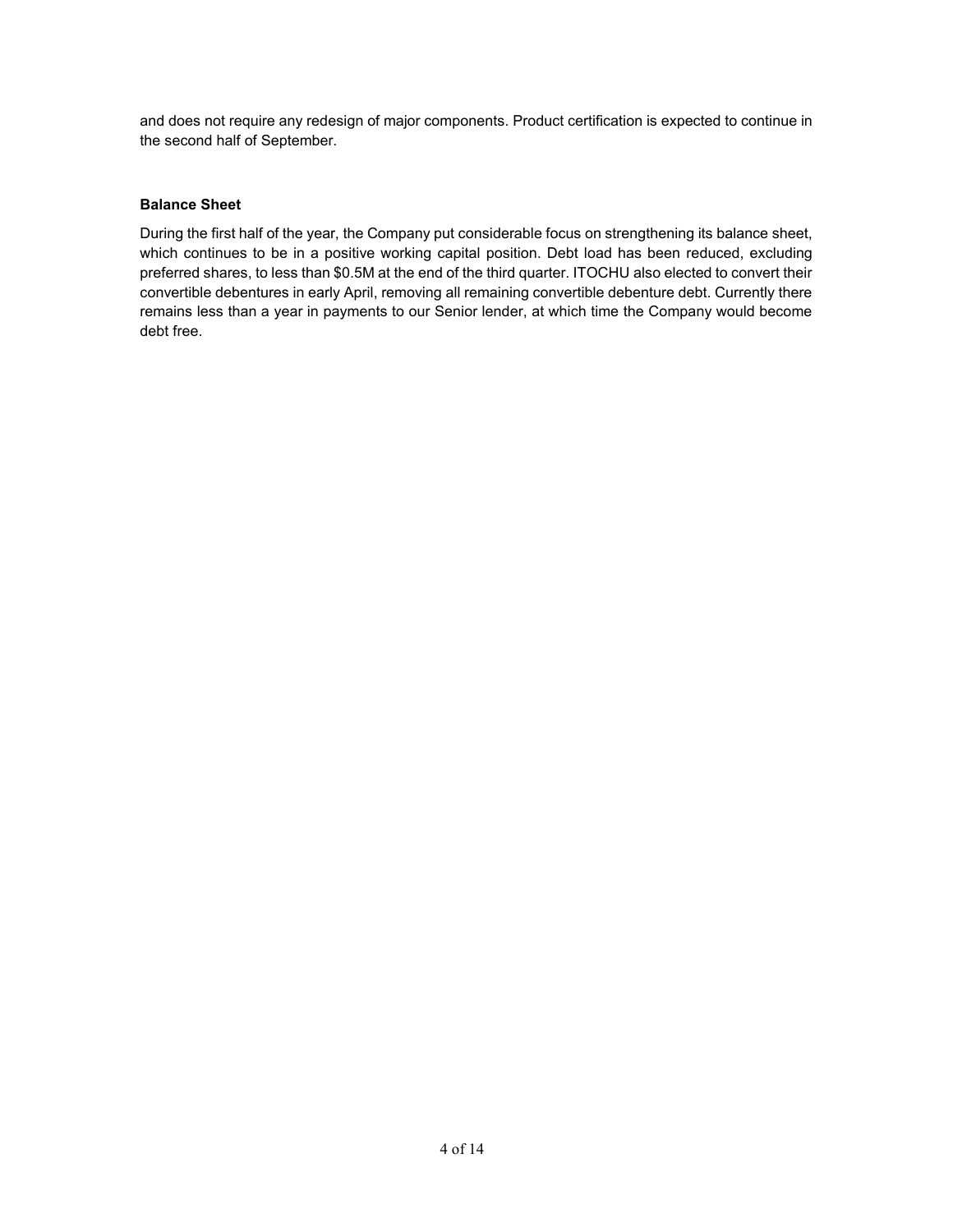# **2021 OPERATING RESULTS**

The following table sets forth a summary of the results of operations for the three and nine-months ended June 30, 2021 and 2020.

|                                            | Q3 2021     | Q3 2020       | <b>YTD 2021</b> | <b>YTD 2020</b> |
|--------------------------------------------|-------------|---------------|-----------------|-----------------|
|                                            |             |               |                 |                 |
| Sales and engineering services (1)         | 1,381,504   | 2,179,891     | 4,052,873       | 6,620,830       |
| Cost of goods sold                         | 1,304,229   | 1,908,224     | 3,771,831       | 5,728,098       |
| Gross margin                               | 77,275      | 271,667       | 281,042         | 892,732         |
| Expenses                                   |             |               |                 |                 |
| General and administrative                 | 1,079,995   | 463,847       | 2,987,896       | 1,443,392       |
| Selling and marketing                      | 475,689     | 503,024       | 1,403,873       | 1,568,427       |
| Product research and development           | 451,366     | 223,668       | 1,301,626       | 631,743         |
| Operations                                 | 380,183     | 206,079       | 817,034         | 641,674         |
|                                            | 2,387,233   | 1,396,618     | 6,510,429       | 4,285,236       |
| <b>Operating loss</b>                      | (2,309,958) | (1, 124, 951) | (6, 229, 387)   | (3,392,504)     |
| Financing costs                            | (330, 668)  | (768, 998)    | (1,785,968)     | (2,090,897)     |
| Loss on debt extinguishment                |             |               |                 | (491, 692)      |
| Unrealized foreign exchange gain<br>(loss) | (95, 950)   | 130,404       | 88,542          | (287, 815)      |
| Other income                               | 7,130       | 2,310         | 7,130           | 2,313           |
| <b>Net loss</b>                            | (2,729,446) | (1,761,235)   | (7,919,683)     | (6,260,595)     |
|                                            |             |               |                 |                 |

#### *Sales and engineering services*

The Company's revenue is derived from the sale of energy storage systems which are available in multiple size configurations to meet individual consumer and regional requirements. The systems, which are branded the Evolve NMC (nickel manganese cobalt), the Evolve LFP (lithium iron phosphate), the Enduro, and the Elevate, maintain approximately 90% bill of material consistency throughout the electronics topology providing a standardized product platform where many of the Company's proprietary patents reside. Each feature rich system is capable of performing consumer related functions including solar self-consumption with seamless back-up power as well as a full suite of VPP services for fleet aggregators including frequency and voltage control, reactive power management, and spinning reserve.

The Company's customer base is addressed primarily through its dealer network inclusive of large residential installers and global distributors, who, in turn, market and sell Eguana systems through their customer networks to the end consumer. Additionally, in certain markets, the Company has white label products for large scale partners who have the ability to wrap financing around the solutions and target both solar self-consumption consumers, VPP roll outs, and other fleet aggregation services. Through a series of online and in person training programs, the Company ensures both its customers and installation partners are appropriately educated and trained on product features and installation best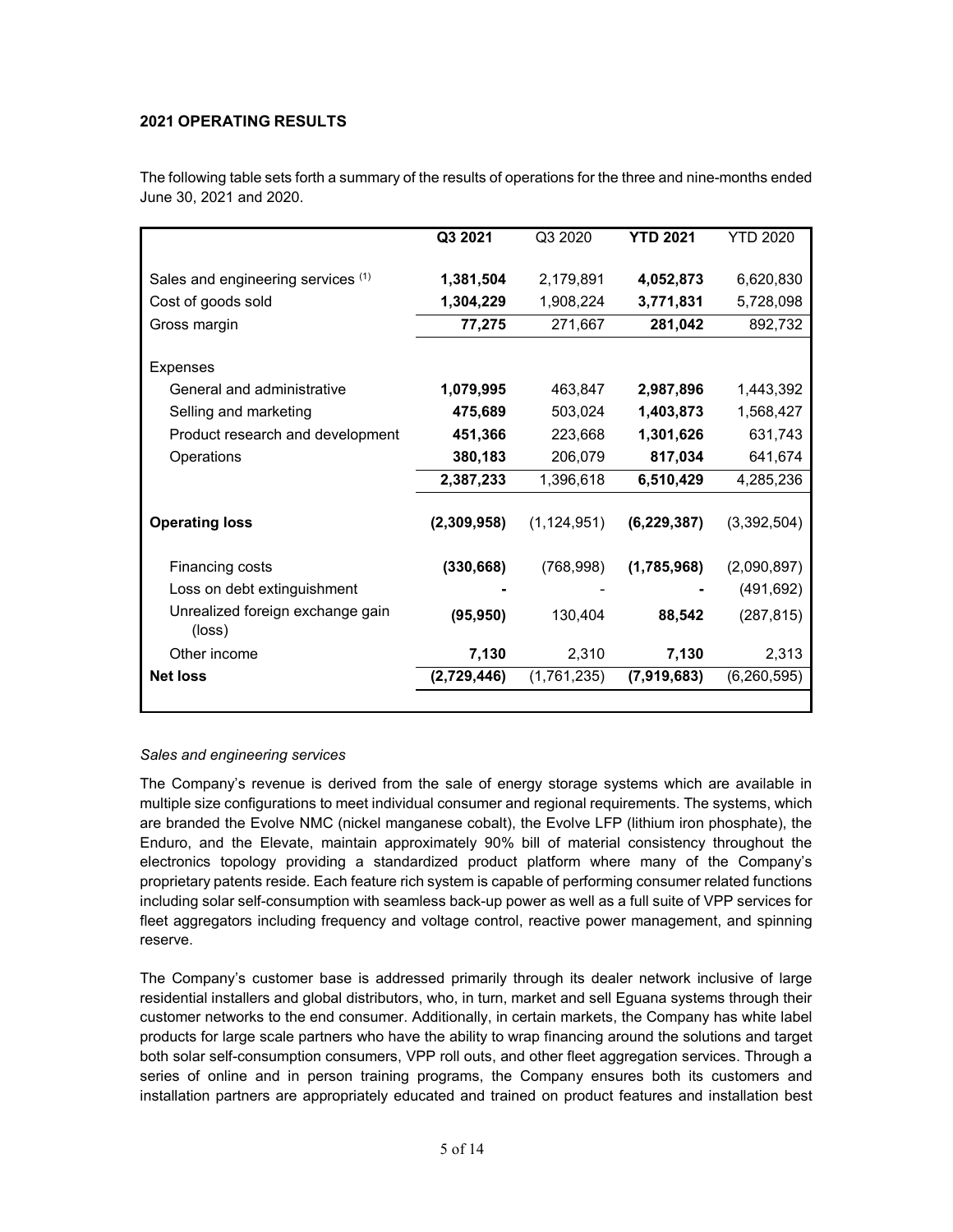practices prior to sales, as all installation, maintenance and subscriptions are the responsibility of the distributor or installer.

For the three-month period ended June 30, 2021, product sales were \$1,335,952 (153 units comprised of Evolve, Enduro, and Elevate) a decrease of 28.5% compared to prior year product sales of \$1,867,835 for the same period (234 units comprised of Evolve, Enduro, and Elevate). For the nine-month period ended June 30, 2021, product sales were \$4,007,321 (458 units comprised of Evolve, Enduro, and Elevate), a 28.1% decrease from \$5,572,415 (729 units comprised of Evolve, Enduro, and Elevate) of the same period in the previous year. The decrease was a result of continued supply chain disruption and raw material delivery delays due to COVID-19.

Engineering revenue was \$45,552 for both the three and nine month periods ending June 30, 2021, respectfully, for pre work with FREYR AS related to defining battery module and battery management system design related to next generation semi solid state lithium technology. Comparably, for the three and nine month period ending June 30, 2020 engineering revenue was \$312,056 and \$1,048,415 for services provided to the ITOCHU Corporation to develop and certify a proprietary residential storage system.

The Company does expect to see continued quarterly fluctuations in revenues generated from the Company's various markets, sales regions, and sales channels due to variability associated with the timing of customer purchase decisions, market growth rates, and continued global impacts of the COVID-19 pandemic on global supply chains. To mitigate risks associated with the quarterly fluctuations, the Company has begun to utilize a portion of the proceeds from the recent Q2 2021 \$20M private placement to strategically position inventory for the transition from batch manufacturing to flow manufacturing, enabling consistent product availability.

#### *Gross margin*

Gross margins for energy storage systems were 3.6% or \$48,128 for the three months ended June 30, 2021 compared to gross margins for the same period in 2020 of \$21,864 or 1.2%. YTD 2021 gross margins for energy storage systems were 6.3% or \$251,895. Energy storage system gross margins for the same period in 2020 were \$59,312 or 1.1%. Although gross margins continued to increase versus prior year, they were negatively offset by increases in freight costs associated with shipping container shortages and reduced international freight lane capacity.

Engineering services contributed \$29,147, or 64.0% to the margin in Q3 2021 compared to gross margins of \$249,803, or 80.1%, for the same period in 2020. YTD 2021 engineering margins were 29,147 or 64.0%, compared to YTD 2020 of \$833,420, or 79.5%.

#### *Expenses*

Operating costs for the three months ended June 30, 2021 were \$2,387,233, up \$990,615 from \$1,396,618 in the same period in 2020.

• General and administrative expenses ("G&A") increased by \$616,148 in Q3 2021 as compared to Q3 2020. The increase in G&A cost can primarily be attributed to an increase of \$638,138 in share-based payments. Q3 2021 had 16,842,316 (12,108,988 vested) options outstanding, as compared to 8,952,316 (8,092,325 vested) for the same period in 2020. The primary driver in the third quarter for the large increase was due to 1.5 million in options which were granted to a capital markets advisory firm, all of which vested immediately, which had a non-cash impact on G&A of \$429,006. In addition, 6.0 million options were granted in the first half of the fiscal year, whose vesting was the remainder of the increase.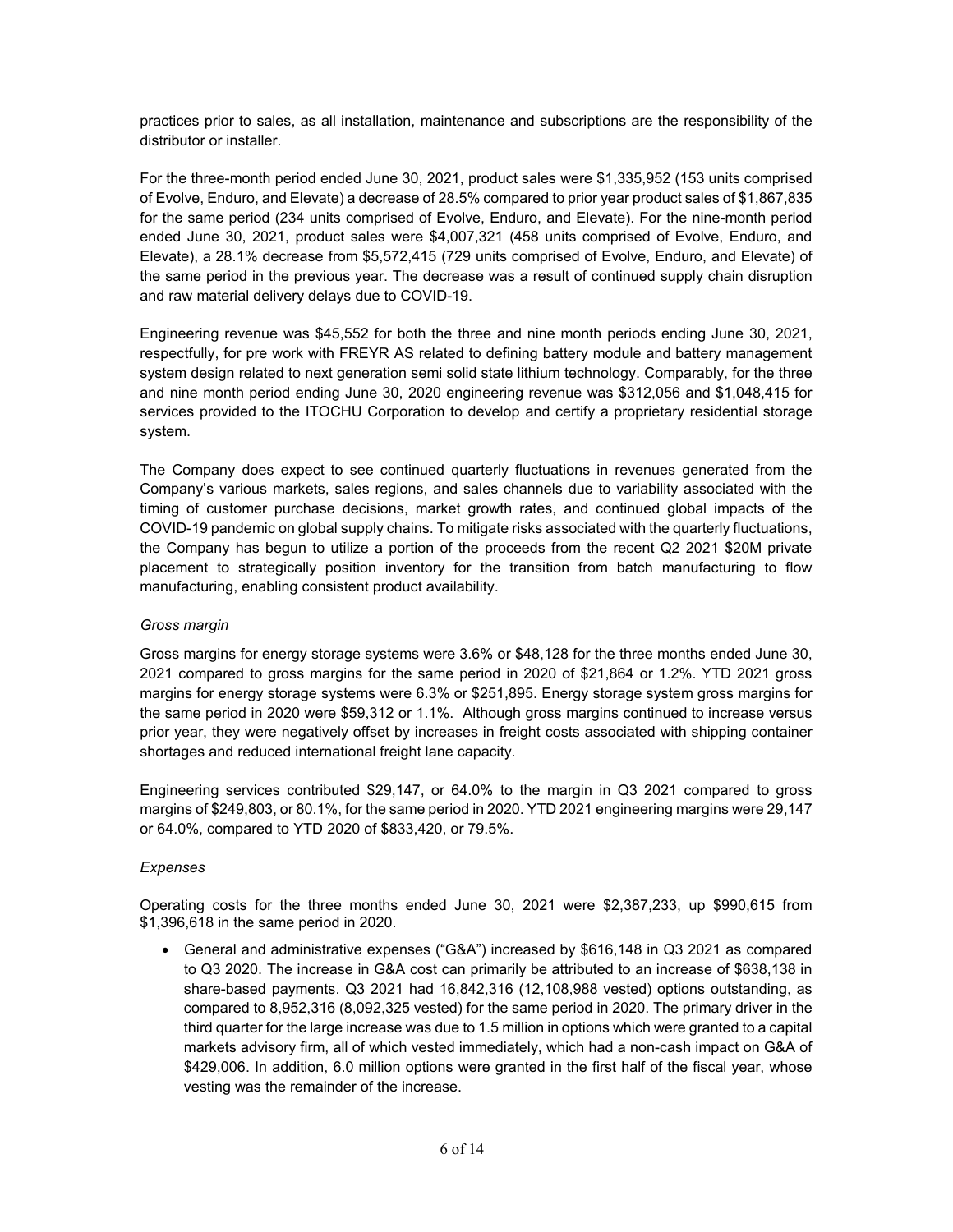G&A expenses consist primarily of salaries (including the value of stock options for all employees), employee benefits and overhead expenses that are not otherwise allocated to other categories, occupancy, all professional fees, investor relations costs, travel costs, realized foreign exchange gains and losses and amortization.

• Selling and marketing costs in Q3 2021 decreased by \$27,335 as compared to Q3 2020. This decrease is a result of \$61,000 in wage subsidies received in Australia, which is partially offset with increases in North American sales personnel and associated recruiting costs with the anticipation of global travel restrictions easing.

Included in these costs are salaries and benefits of personnel employed in marketing and customer account relationships, travel, costs of trade shows, and portions of the Chief Executive Officer's ("CEO") and the Executive Vice Presidents ("EVP") (prior to fiscal 2021) compensation that relate to business development.

• Product research and development costs increased by \$227,698 in Q3 2021 compared to the same period in 2020. This increase is due to prior year staff salary allocated to costs of goods sold in Q3 2020 for time spent on a new engineering development contract. There has been no similar allocation in Q3 2021. Additionally, as with the previous quarter, Q3 2021 saw an increase in costs related to R&D associated with battery integration projects and additional product cost reduction activities.

Included in product research and development are costs associated with prototype development and certification, market analysis in support of new product definition, salaries and benefits of the engineering group, and a portion of the EVP compensation.

• Operations costs in Q3 2021 increased by \$174,104 as compared to Q3 2020. This increase is due to an increase in consultant costs, third party partner after sales service costs as well as additional inventory storage rental requirements due to inventory positioning strategies to stabilize production output and reduce COVID-19 related disruptions. Operations costs include salaries and benefits of employees directly allocated to this function, overhead cost allocations to support the operations personnel and portions of the EVP's compensation (from fiscal 2021 onward).

Operating costs for the nine months ended June 30, 2021 were \$6,510,429, an increase of \$2,225,193 from \$4,285,236 for the nine months ended June 30, 2020.

- G&A expenses increased by \$1,544,504 for the nine months ended 2021. \$1,401,623 of the increase in G&A cost is attributed to a non-cash increase in share-based payments associated with option grants in the second half of 2020, as well as year to date 2021. Specifically, in December 2020, the Company entered into an agreement with a capital markets advisory firm ("capital markets firm") wherein services were compensated with incentive stock options. The Company granted 4.5M options in Q1 2021, with accelerated six-month vesting, as well as an additional fully vested 1.5M options in Q3 2021 upon the conversion of all debentures. Additionally, 1.5M options were granted in January 2021. Additional increases are due to professional service fees associated with the special warrants private placement, the company transitioning to quarterly financial statement reviews, as well as an increase in consultant fees.
- Selling and marketing for the nine months ended June 30, 2021 decreased by \$164,554 as compared to the nine months ended June 30, 2020. This decrease is due to reduced travel and trade-show costs associated with the global COVID-19 restrictions, as well as wage subsidies and assistance program income in Australia offsetting the salaries and wages. Offsetting these decreases are the addition of sales personnel in the United States and associated recruiting costs to match the company's growth objectives. In addition, sales and marketing efforts have been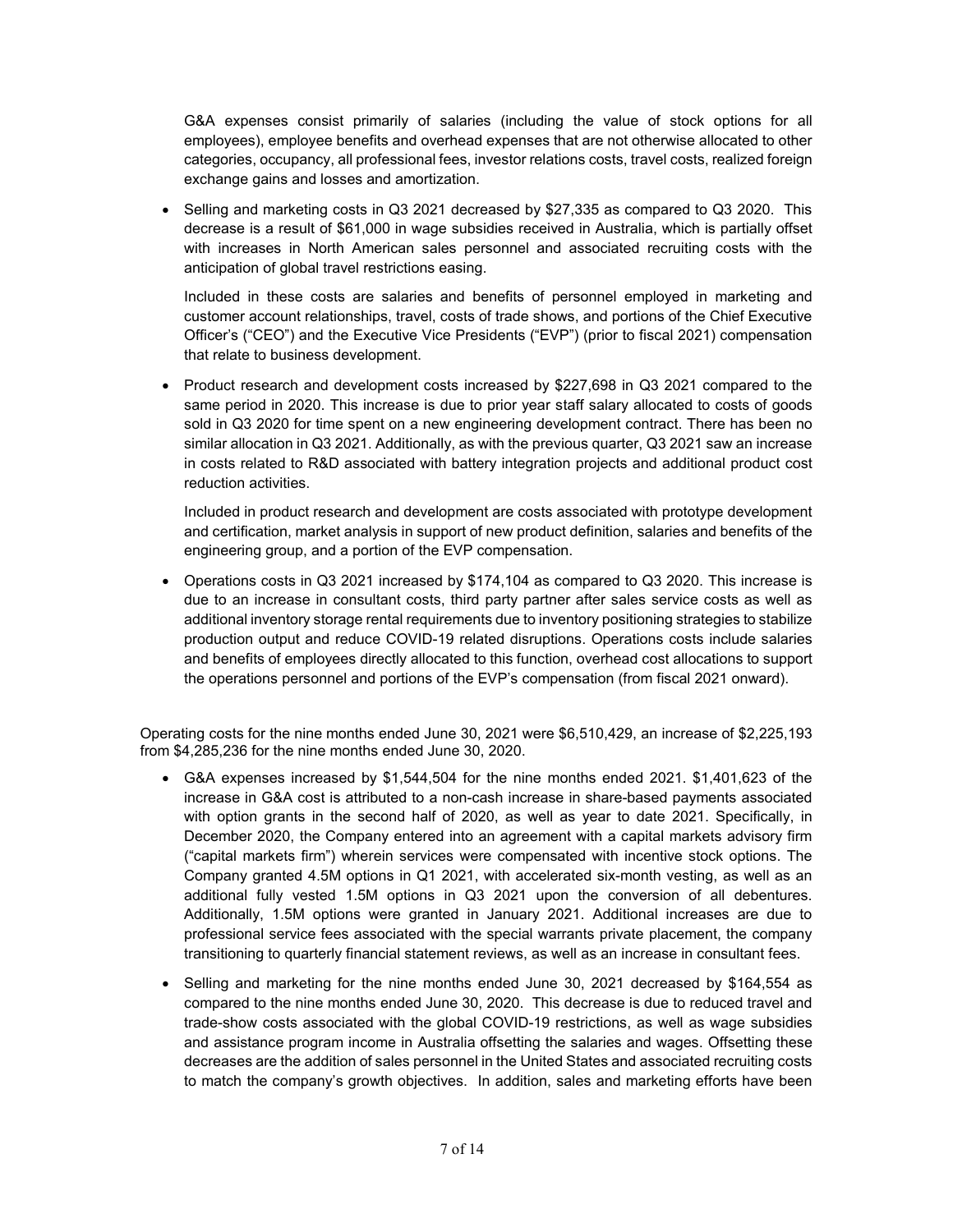increased with the expectation of stable product supply balance of the calendar year as a result the raw material inventory positioning and increase production capacity.

• Product research and development costs increased by \$669,883 for the nine months ended 2021. This is due to staff salary allocation to costs of goods sold in fiscal 2020 for time spent on a new engineering development contract. There was no similar allocated in the current YTD 2021 as the Company's R&D focus has been on growth for battery integration projects, additional product cost reduction activities, and new product introductions and certification. In addition, salaries and wages have increased for the R&D team as the Company expanded personnel in preparation for new developments related to battery, battery management system, and energy management software advancement.

Operations costs increased by \$175,360, compared to the same nine-month period in 2020. This increase is due to a number of factors, including third party after sales partner costs, the addition of additional warehousing locations for inventory positioning and personnel growth and recruitment costs associated with team expansion required to meet expected growth targets.

#### *Financing Costs*

Financing costs in Q3 2021 were down \$438,330 as compared to Q3 2020. As all convertible debentures were converted throughout the year, with the remainder in Q3 2021, the main driver of the decrease was \$359,499 associated with debenture accretion. A decrease of \$112,062 is associated with the reduction in the Senior loan accretion as the loan nears its final payments with the Company's first tranche being fully repaid.

Financing costs for the nine-month period ended June 30, 2021 were \$304,929 lower than the same period in 2020. \$296,351 of this decrease is due to the reduction in long term debt accretion as the loan nears the end of its total term, as well as a \$136,064 reduction in the derivative liability. This is offset with an increase of \$75,706 for a non-cash loss on debt prepayment of a settlement with a third party in the second quarter of 2021, which was done to align with the Company's efforts to strengthen its balance sheet and work towards debt elimination.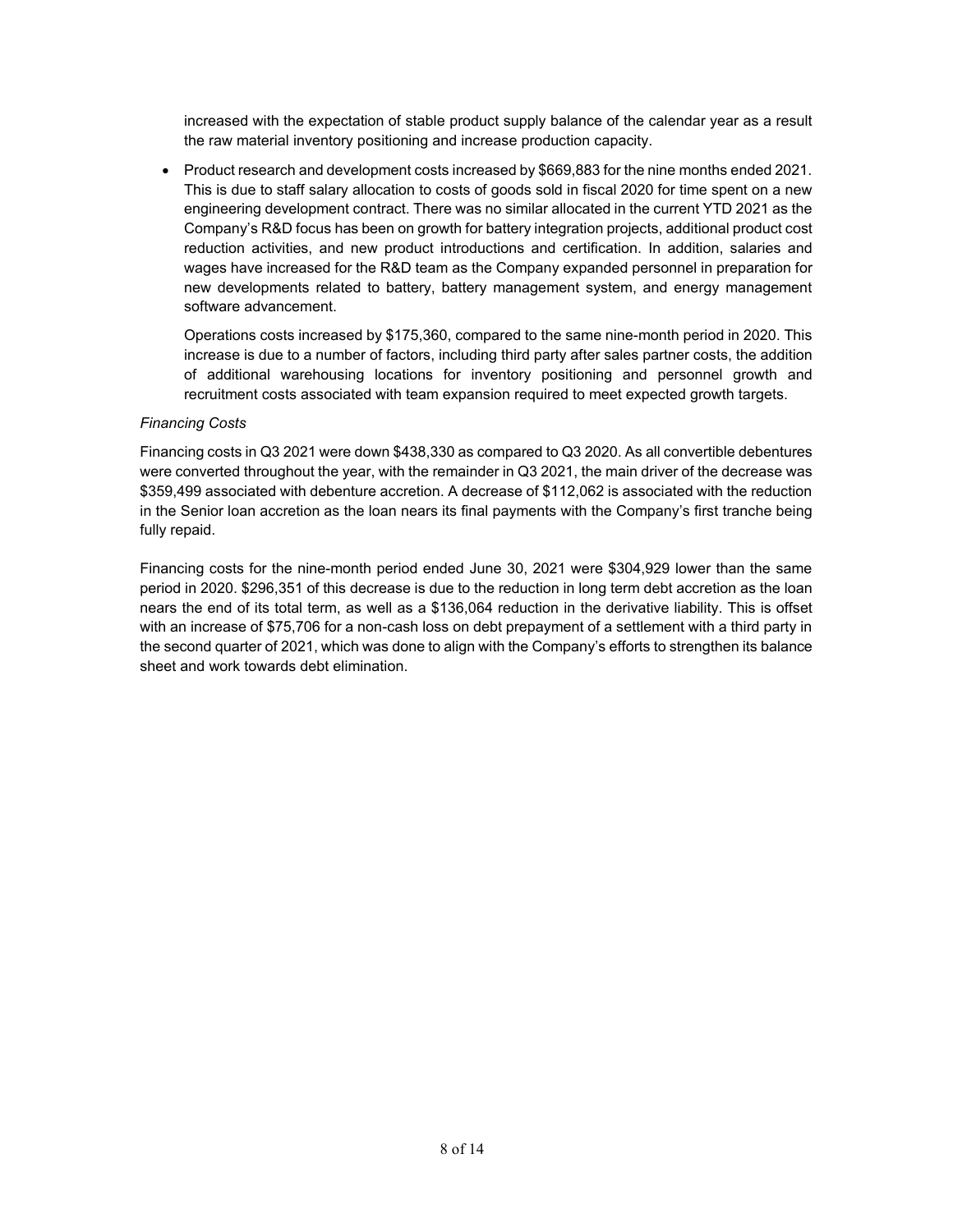**MANAGEMENT DISCUSSION OF FINANCIAL RESULTS** 

| <b>Operating activities</b>                         | Q3 2021     | Q3 2020     | <b>YTD 2021</b> | YTD $2020^{(1)}$ |
|-----------------------------------------------------|-------------|-------------|-----------------|------------------|
| Net loss                                            | (2,729,446) | (1,761,235) | (7,919,683)     | (6,260,595)      |
| Share-based payments                                | 660,558     | 22,420      | 1,477,100       | 75,477           |
| Financing costs                                     | 330,668     | 768,998     | 1,785,968       | 2,090,897        |
| Loss on debt extinguishment                         |             |             |                 | 491,692          |
| Amortization of capital assets and<br>leased assets | 74,621      | 89,515      | 243,740         | 265,645          |
| Write down (up) of inventory                        | 792         |             | (31, 853)       |                  |
| Warranty provision                                  | 19,929      | 44,439      | 32,938          | 134,592          |
| Unrealized<br>foreign<br>exchange<br>loss<br>(gain) | 95,950      | (130, 404)  | (88, 542)       | 287,815          |
|                                                     | (1,546,928) | (966,267)   | (4,500,332)     | (2,914,477)      |
| Net change in non-cash working<br>capital           | (5,075,160) | (689, 948)  | (7,787,488)     | (381, 393)       |
| Cash flow used in operations                        | (6,622,088) | (1,656,215) | (12, 287, 820)  | (3,295,870)      |
|                                                     |             |             |                 |                  |

*(1) Restated. Refer to note 2(b) of the Q3 2021 condensed interim financial statements.* 

#### *Net Loss*

Net loss for Q3 2021 increased by \$968,211 over the net loss in Q3 2020. The increase in net loss can be attributed to decreased gross margins as Q3 2020 included a much higher amount in engineering revenue, which yield higher percentage margins. Additionally, operating costs overall increased, primarily due to growth in share-based expense as well as general operations expense increases associated primarily with increased personnel and facilities to support the Company's Q3 2021 inventory positioning efforts to transition to flow manufacturing and stabilize production output.

#### *Share-based Payments*

Share-based payments were \$1,477,100 in the nine-month period ended June 30, 2021, up from \$75,477 from the same period in 2020. This is due to an increase in options from 8,952,316 for YTD 2020 to 16,842,316 for YTD 2021. Of this increase in options, 1.5 million vested immediately and 4.5 million have accelerated vesting terms of 6 months and a life of 3 years, this is in comparison to the standard employee 2-year vesting term and a life of 10 years. Each tranche is recognized on a graded vesting basis over the period in which the option vests.

#### *Financing Costs*

Financing cost for the nine-month period ended June 30, 2021 were \$304,929 lower than the same period in 2020 primarily due to the reduction in accretion associated with the Company's senior loan as the first draw has been paid in full and it nears the end of its principal as well as a reduction in its associated derivative liability. This was partially offset with a non-cash loss on debt prepayment, which was done to align with the Company's efforts to eliminate debt.

#### *Unrealized Foreign Exchange Gain*

Unrealized foreign exchange loss in Q3 2021 resulted from a slight weakening of the US dollar, which had a negative effect on Q2 USD based AR received in the current quarter as well as prepaid deposits on USD based inventory from Q2. This is slightly offset with foreign exchange gains on the Company's Senior debt, which is denominated in USD.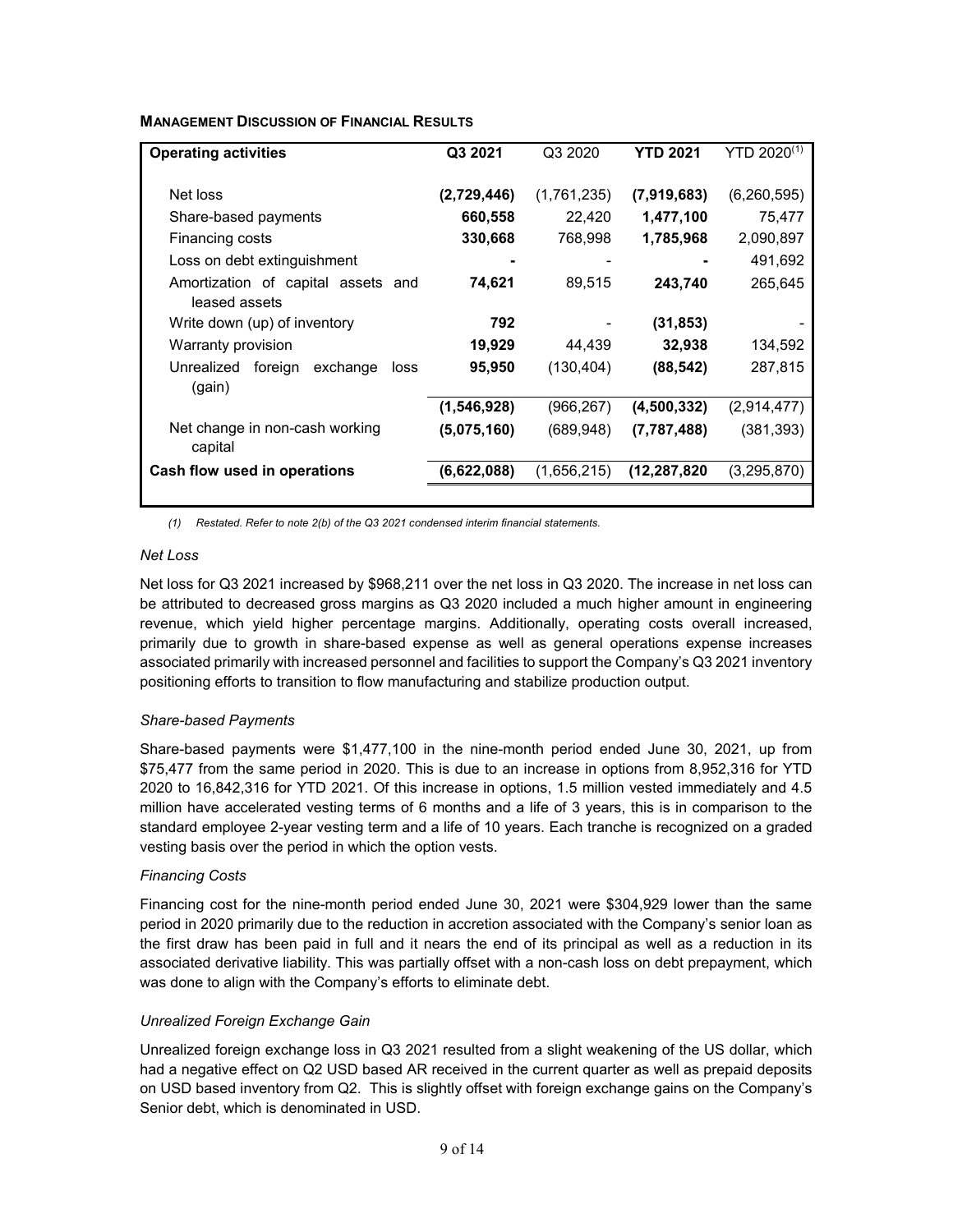## **Summary of Quarterly Results**

|                  | 2021        |                |             | 2020           |             |             |             | 2019        |
|------------------|-------------|----------------|-------------|----------------|-------------|-------------|-------------|-------------|
|                  | Q3          | Q <sub>2</sub> | Q1          | Q <sub>4</sub> | Q3          | Q2          | Q1          | Q4          |
| Sales $(2)$      | 1,381,504   | 347,582        | 2,323,787   | 1.330.848      | 2.179.891   | 1.805.778   | 2.635.161   | 825,492     |
| Net (loss) $(2)$ | (2,729,446) | (2,834,935)    | (2,355,302) | (1,978,057)    | (1,761,235) | (2,746,259) | (1,753,101) | (2,629,525) |
| Per share (1)    | (0.01)      | (0.01)         | (0.01)      | (0.01)         | (0.01)      | (0.01)      | (0.01)      | (0.01)      |

(1) Basic and diluted

(2) As previously disclosed, management identified an overstatement of \$167,000 in the revenue recorded in the comparative period ended December 31, 2019. This revenue should instead have been allocated to the second quarter ended March 31, 2020. Refer to note 2(b) of the Q1 2021 condensed interim financial statements for further details. Items have been adjusted in the chart above

#### **LIQUIDITY AND CAPITAL RESOURCES**

#### **Liquidity**

The Company manages its capital with the prime objectives of safeguarding the business as a going concern, creating investor confidence, maximizing long-term returns and maintaining an optimal structure to meet its financial commitments and to strengthen its working capital position. At present, the capital structure of the Company is primarily composed of shareholders' equity and debt. The Company's strategy is to access capital primarily through equity issuances, asset based lending, and other alternative forms of debt financing. The Company actively manages its capital structure and makes adjustments relative to changes in economic conditions and the Company's risk profile.

Eguana used \$646,104 in financing activities in Q3 2021 (Q3 2020 - \$906,088) and used \$6,622,088 in operations during Q3 2021 (Q3 2020 –\$1,656,215).

Working capital represents the Company's current assets less its current liabilities. The Company's liquidity, as measured by the Company's working capital at the quarter ended June 30, 2021 was \$9,922,332 (September 30, 2020 – deficit of \$5,232,430).

As at June 30, 2021 the Company had net assets of \$5,533,339, which increased from net liabilities of \$17,456,834 at September 30, 2020. This can be primarily be attributed to the private placement in February 2021 and the total conversion of convertible debenture debt into common shares.

The Company has recorded \$3,465,439 in accounts payables and accrued liabilities. In addition, the Company has \$501,791 in long-term debt, \$315,538 in lease obligations, and \$779,712 in other liabilities payable over the next 12 months.

No unusual trends or fluctuations are expected outside the ordinary course of business.

#### **Outstanding Debt and Equity**

In November 2019, the Company entered into a short-term bridge financing transaction ("Bridge Loan") in the amount of \$280,000 with certain accredited investors, including the Company's Chief Executive Officer, bearing an interest rate of 12.0% per annum for the initial three-month period, and 24.0% per annum each month thereafter, and holds a maturity date of May 29, 2020. The Company retained the right to prepay at any time a partial or the entire balance of the Bridge Loan outstanding together with accrued interest, without notice, penalty, or bonus. An administrative fee of 10% is due and payable on maturity date. On April 7, 2020 the Company repaid the full amount outstanding on the Bridge Loan.

On March 13, 2020 the Company closed a strategic investment with the ITOCHU and issued 5,000 unsecured convertible debentures at a price of \$1,000 per debenture, for total gross proceeds of \$5,000,000. Each ITOCHU Debenture is convertible into Units of the Company, at a price of \$0.15 per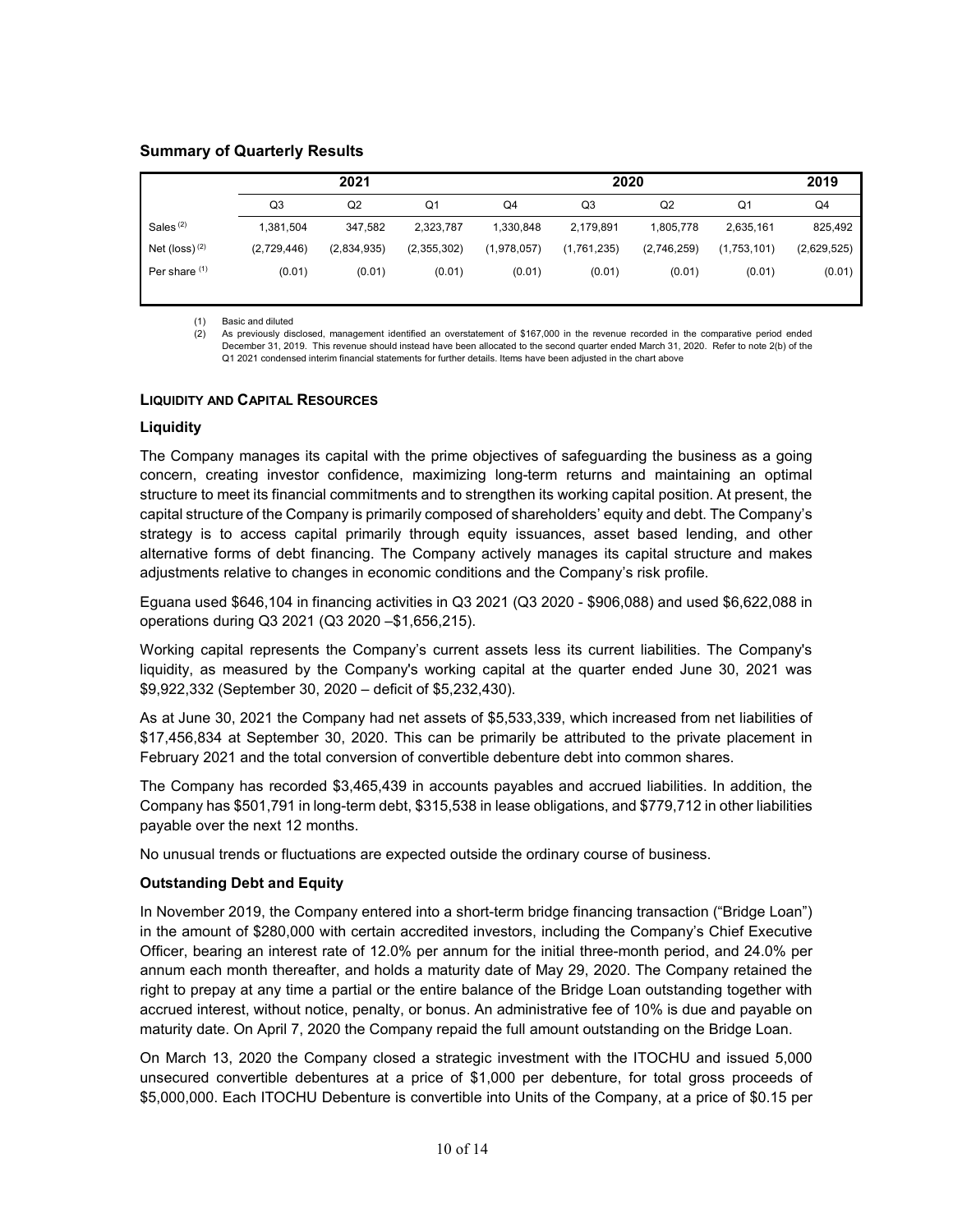unit. Each Unit consists of one Common Share and one-half of one Warrant. Each whole Warrant shall enable the holder thereof to acquire an additional Common Share at a price of \$0.20 per share for a period of three years following the closing date of the issuance of the ITOCHU Debentures. The ITOCHU Debentures bear interest at 10% per annum, paid semi-annually in cash or additional common shares, and mature on March 13, 2023.

On November 2, 2020, the Company issued 1,150 EGTLP Class F partnership units at a price of \$1,000 per unit resulting in gross proceeds of \$1,150,000. In connection with the issuance, the Company paid the agent a cash commission of \$86,250 and issued 574,942 broker warrants at a price of \$0.15 per warrant for a period of two years, with an expiry date of November 2, 2022. Legal and other costs of \$107,026 related to the issue of the partnership units were incurred.

On November 17, 2020, the Company closed a private placement of 10,000,000 common shares at an issue price of \$0.15 per common share, for gross proceeds of \$1,500,000. In connection with the offering, the Company incurred transaction costs of \$196,598, including agent commissions. Agents received 750,000 broker warrants, at a price of \$0.15 per warrant for a period of two years, with an expiry date of November 17, 2022.

On February 19, 2021 the Company elected to exercise its right to convert the remaining principal amounts of its June 21, 2019 and August 8, 2019 debentures into common shares of the company on March 22, 2021 as the volume weighted average trading price of the Company's common shares exceeded \$0.30 for a period of 20 consecutive trading days. Holders of \$1.7 million in debentures voluntarily elected to convert immediately on February 19, 2021 and entered into debt settlement agreements with the Company, where in \$57,613 of accrued interest was settled by issuing a total of 115,218 common shares at a price of \$0.50 per share. The Company incurred transaction costs of \$2,000. 16,767 common shares were issued to related parties consisting of directors and executives of the Company.

On February 19, 2021, the Company announced that it has exercised its previously announced right to acquire all 1,150 Class F limited partnership units for 7,665,900 common shares in the capital of Eguana (the "LP Common Shares"). The LP Common Shares issued in exchange for the Units are subject to resale restrictions which expire on March 3, 2021.

On February 25, 2021, the Company closed a private placement of \$20,000,000 wherein it issued 50,000,000 special warrants at a price of \$0.40. Each special warrant will be convertible into one common share of the Company without any additional consideration upon certain conditions being met. In connection with the special warrant offering, the Company granted the agents 3,500,000 of nontransferable compensation special warrants and incurred transaction costs, including agent commissions, of \$1,766,989.

On March 15, 2021 the Company entered into a shares for debt agreement with ITOCHU. The agreement settled \$247,945 of accrued interest due through the issuance 590,345 common shares at a price of \$0.42 per share. The Company incurred transaction costs of \$1,740.

On March 22, 2021, the remaining \$1.9 million of debentures associated with the June 21, 2019 and August 8, 2019 issuance were converted into common shares. The holders had a prior option to convert remaining interest due into common shares or take payment in cash. On April 4, 2021 holders of \$2,180 of interest elected to enter into debt settlement agreements, through the issuance of 4,588 common shares at a price of \$0.475 per share. The Company incurred transaction costs of \$511.

On April 19, 2021 ITOCHU elected to convert its balance of debentures, resulting in 33,333,333 common shares of the Company and 16,666,666 warrants. Each warrant entitles ITOCHU to acquire an additional common share at a price of \$0.20 per share until March 13, 2023. The balance of debentures remaining for the Company post ITOCHU conversion is \$nil.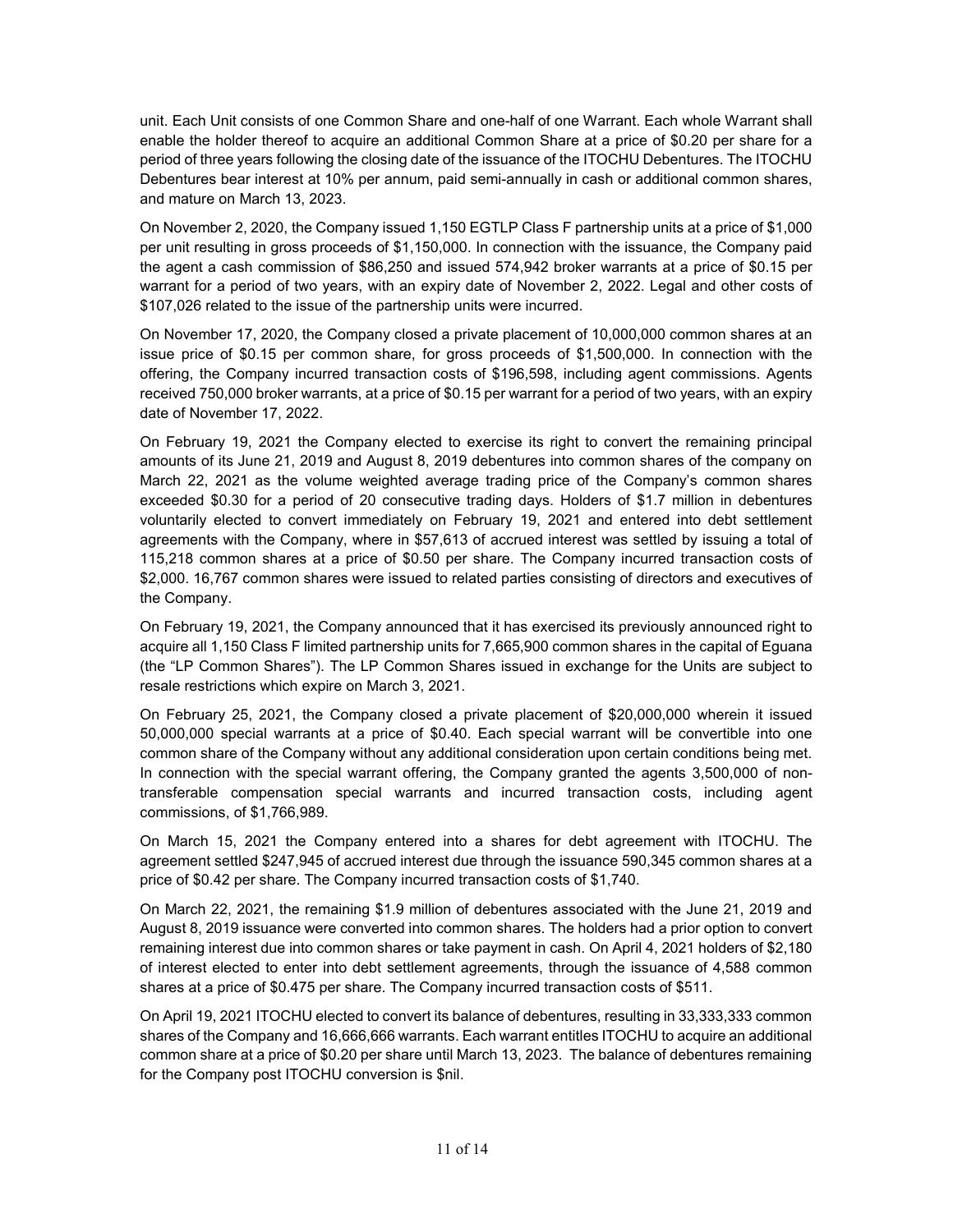In connection with the conversion, the Company entered into a shares for debt agreement with ITOCHU. The agreement settled the remaining \$41,096 of interest due through the issuance 90,320 common shares at a price of \$0.455 per share. These shares were issued and approved by the TSX-V on August 11, 2021.

## **Shareholders' Equity and Shares Outstanding**

As at August 26, 2021 368,329,592 common shares are issued and outstanding, an increase of 1,250,928 from June 30, 2021 due to the conversion of 1,250,928 warrants, including 1,238,095 from DHCT II Luxembourg Sarl, the Company's largest shareholder.

As at August 26, 2021, there are common share purchase warrants representing the right to acquire 36,666,708 common shares, a decrease of 1,250,928 from June 30, 2021 due to the exercise of 1,250,928 warrants.

As at August 26, 2020 the Company has 16,842,316 stock options outstanding, no change from June 30, 2021. These options entitle the holders thereof to acquire up to 16,842,316 common shares. 12,858,994 stock options have vested as of today's date. The weighted average exercise price of the vested options is \$0.29 per share.

#### **Off-Balance Sheet Items**

As at June 30, 2021, the Company does not have any off-balance sheet arrangements that have, or are reasonably likely to have, a current or future material effect on Eguana's financial condition, results of operations, liquidity or capital expenditures.

#### **CAPITAL EXPENDITURES**

In Q3 2021, capital expenditures totaled \$57,098 (Q3 2020 - \$68,011) and were primarily incurred with respect to the to the purchase of lab equipment.

# **RISK FACTORS AND RISK MANAGEMENT Going Concern**

The condensed interim consolidated financial statements were prepared on a going concern basis. The going concern basis assumes that the Company will continue its operations for the foreseeable future and will be able to realize its assets and discharge its liabilities and commitments in the normal course of business.

At June 30, 2021, the Company had not achieved profitable operations since its inception and had accumulated a deficit of \$84,826,863 (September 30, 2020 - \$76,907,180), incurred a net loss for the nine-month period ended June 30, 2021 of \$7,919,683 (June 30, 2020 - \$6,260,595) and cash flow used in operating activities was \$12,287,820 (June 30, 2020 - \$3,295,870). Whether and when the Company can attain profitability from operations is uncertain. At June 30, 2021 the Company has a positive working capital of \$9,992,332 (September 30, 2020 – deficiency \$5,232,430). The lack of profitable operations results in material uncertainties that may cast significant doubt on the Company's ability to continue as a going concern.

The ability to continue as a going concern is dependent on completing equity or debt financings and generating profitable operations in the future in order to meet liabilities as they come due and enable the Company to continue operations. To address its financing requirements, the Company completed a \$20 million private placement and may need to also seek additional financing through the issuance of common shares, first preferred shares, units of EGT Markets Limited Partnership and debentures to meet its continuing operating requirements. The outcome of these matters cannot be predicted at this time.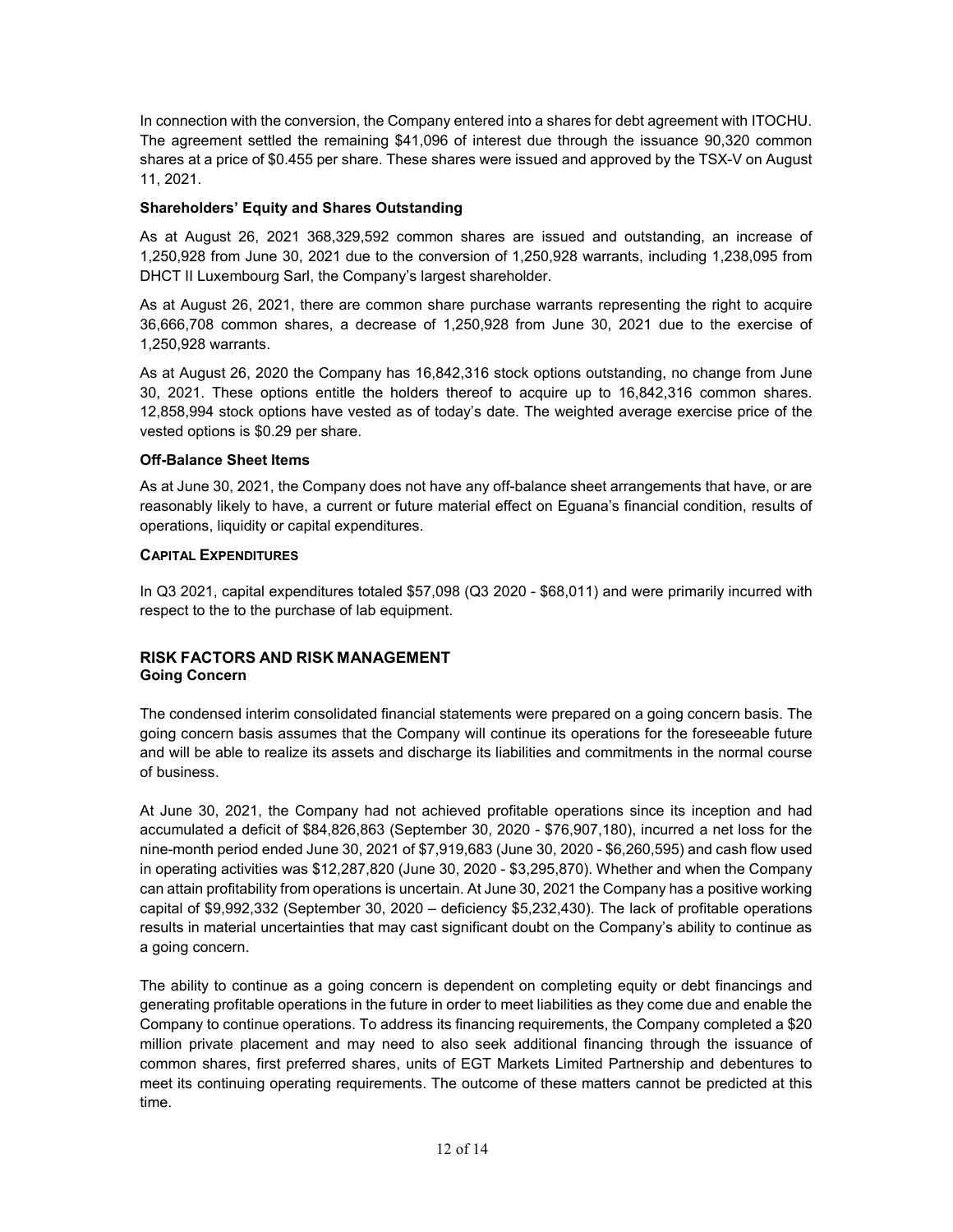#### **COVID-19 Based Risk**

The COVID-19 global pandemic has created unprecedented risks in Eguana's business, some of which are detailed here. The global supply chain has been disrupted with lockdowns in many countries, some of whose industries are part of Eguana's supply chain. There is a risk of component shortage, increased material lead times, and cost increases due to supply constraints along with expected increases in shipping and logistics costs. The short- and medium-term impacts are unprecedented in modern history and remain difficult to estimate at this time. The extent of the global economic damage remains unknown but is expected to be severe with economic recession, market volatility and political uncertainty may last many months or years as global supply chains, labour forces and credit markets recover. This may impact companies' abilities to reach the targeted sales numbers, gross margin objectives, and safe and healthy workplaces. Eguana has taken precautionary steps to mitigate the associated risks.

#### **Government Regulation**

The operations of Eguana are subject to a variety of federal, provincial and local laws, regulations, and guidelines, including laws and regulations relating to health and safety, the conduct of operations, the protection of the environment, the operation of equipment used in its operations and the transportation of materials and equipment it provides for its customers. Of particular relevance to Eguana's business, the laws and regulations related to the interconnection of behind the meter energy resources and to the installation of lithium batteries are covered by an evolving set of regulations that are similar in scope but differ in detail in each region in which the company operates. Changes to these regulations often require investment in redesign and recertification of the company's products and may increase the cost of the product, but they affect Eguana and its competition equally with the net effect of limiting competition to those who make these investments and deferring any potential commoditization of our product category. Eguana believes that it is currently in compliance with all such laws and regulations. Eguana intends to invest financial and managerial resources to ensure such compliance and will continue to do so in the future; however, it is impossible for Eguana to predict the cost or impact of such laws and regulations on Eguana's future operations. Eguana's products are currently certified for use in Germany, the United Kingdom, France, Australia, and North America. The technical associations that are prevalent in maintaining the grid interconnection and safety standards in these countries are VDE, Australian Standards, UL, CSA, IEC, EN and FCC. The specific standards that are actively maintained for compliance by Eguana are VDE 4105, G98, AS 4777, UL 1741, UL 9540, IEC 62109 and IEC 61000.

# **ADVISORY SECTION**

#### **Forward-Looking Statements**

This MD&A contains forward-looking information and forward-looking statements (collectively, "forwardlooking statements") within the meaning of applicable securities laws that and are based on certain assumptions and analysis made by the Company's management as of the date of this MD&A. Forwardlooking statements include, without limitation, statements with respect to investment objectives and strategy, the development plans of the Company, regulatory changes, availability of customers, market penetration, the Company's intentions, results of operations, levels of activity, future capital and other expenditures (including the amount, nature and sources of funding thereof), business prospects and opportunities, construction timetables, extent of solar resource usage and future growth and performance opportunities. The words "believes", "expects", "expected", "plans", "may", "will", "projects", "anticipates", "estimates", "would", "could", "should", "endeavours", "seeks", "predicts", "intends", "potential", "opportunity", "target" or variations of such words of similar expressions thereto and the negatives thereof, identify forward-looking statements. In particular, this MD&A includes forward-looking statements with respect to the future dynamics and size of the solar PV and energy storage market and